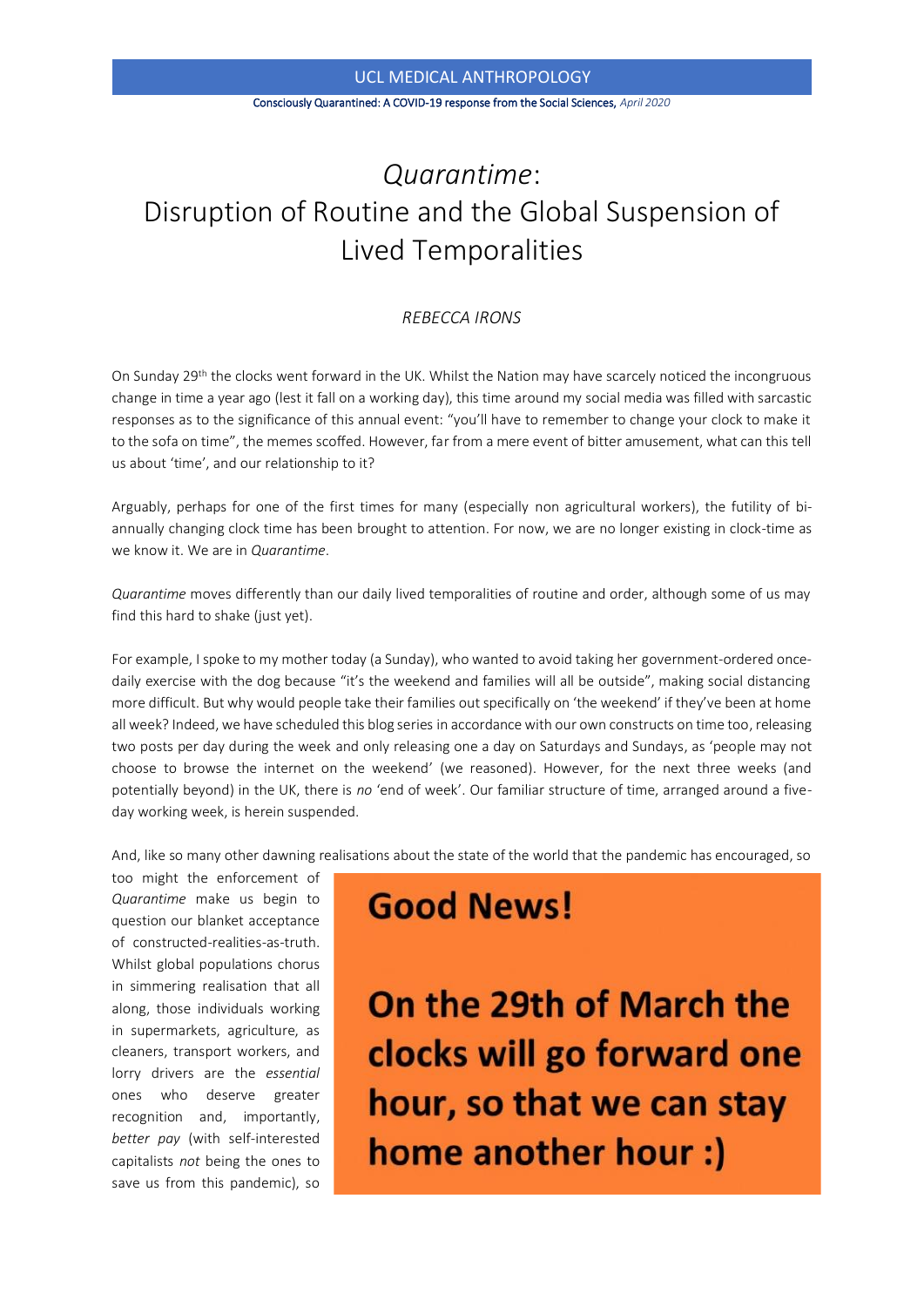Consciously Quarantined: A COVID-19 response from the Social Sciences, *April 2020*

# **THE-WASTE OF-DAYLIGHT**

(WITH AN ACCOUNT OF THE PROGRESS OF THE DAYLIGHT SAVING BILL.)



NINETEENTH EDITION.

**MARCH, 1914** 

might they begin to notice something else: the structure of time (and specifically, labouring time), may also deserve to be put to scrutiny.

Let us go back to daylight savings.

Although supposedly not his original idea, daylight savings was introduced in the UK in 1916 by a Kentish builder called William Willett, who made a nifty pamphlet, 'The Waste of Daylight' to accompany his campaigns to make this a reality in Britain. Briefly, changing the clocks forwards and backwards every year allowed labourers, specifically those who needed the light to do their work, to conserve the hours of sunlight available to them as the seasons changed, i.e. to keep them productive for as much of the year as possible. It is fundamentally about increasing and extending labour.

Although no longer a necessary reality in millions of lives today, agriculturalists might still find favour with this concept.

For example, my doctoral fieldwork in rural Peru took place in agricultural communities, and it is no stretch to suggest that their concept of [labouring] time was drastically different from mine. For example, people would often rise at 4am, going to bed again by 7 or 8pm; a necessity if they wished to make it out to the fields and farm before the sun reached its strongest – in no way an understated affair in the high Andes. In a humorous anecdote, I was once loudly admonished for "being out so late" by a group of men in the village where I was living, and I scurried back to my room in shame over my late-night wanderings. It was 8pm.

However, variations in time-understandings do not end at so shallow a notion of appropriate bedtimes. Domestic migration and seasonal agricultural labour further mandate perceptions of 'time' and call into question the logic of the Gregorian calendar. Further, and importantly, 'past', 'present', and 'future' time, understood in a linear sequence to a Western imaginary, are instead cyclical, interrelated, and cross-cutting. Undoubtedly, one could find many examples of differential undertakings of 'time' across the globe, and so I won't dwell too long here.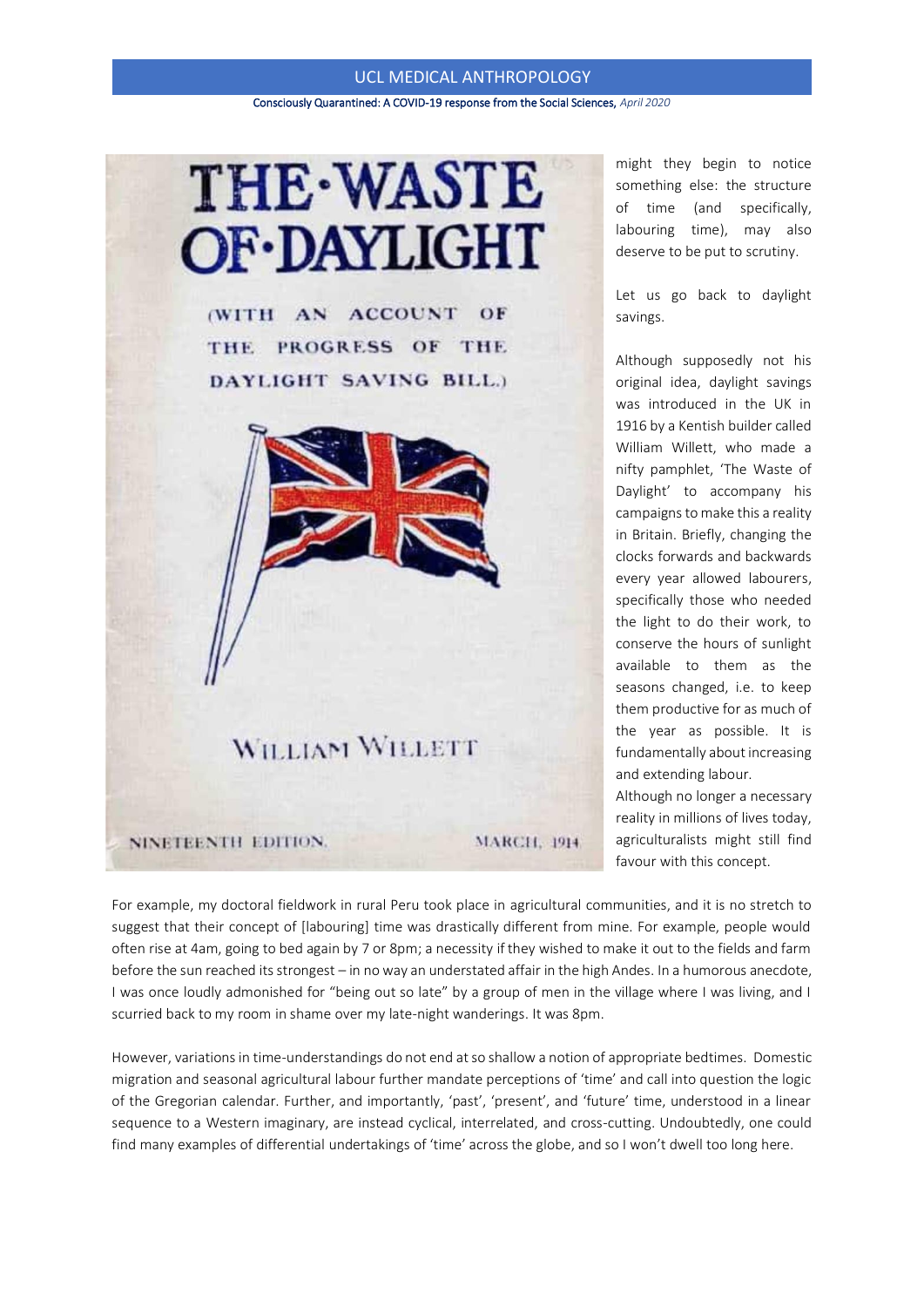Consciously Quarantined: A COVID-19 response from the Social Sciences, *April 2020*

Save to say, then, that 'time' as we know it is *not* Universal.

Of course, we may not always be lead to question this. But, maybe now we should.

I circle back then, to the fallacy of clock-time as we know it, and what this might have to do with our relationship to labour, our cherished 'working week', and COVID-19's role in muddling our acceptance of routinised lived temporalities. Could we say that *Quarantime* disrupts the cosily-accepted fallacy of capitalist time-discipline?

In 1967, E.P. Thompson argued that whereas once, work would be task-based (i.e. I am finished when the task is done), the commencement of the industrial revolution and with it, industrial capitalism, heralded the dawn of clock-time; I start and I finish when the clock [my boss; the capitalist] tells me so. With this development, a worker's labour could be counted in units of time instead of task-units, and paid for according to these time-units. So, we can "clock off" work, be "off the clock" when not working, and "clock-a-doodle-do" with our alarm tones (I might be the only one who does the last one). Similarly, it also became possible to "spend time", as "time is money".

By and large, most of us work by the clock, and exchange our units of time worked for our salary. Our time-labour has a price, and makes a profit. Indeed, it has been argued that daylight savings were adopted specifically to extract more profit from labour, as they ensure the continuation of an extended working day throughout the year. Profit, it has been argued, has a grip on our time (Tokumitsu, 2018). However, the times they are a 'changing.

Is it too much to suggest that a post-corona future might also lean towards a post-capitalist potentiality, at least as far as time and the 'working week' are concerned? After all, as earlier mentioned, people are fast becoming wise to *who exactly* is essential to our societies and to the survival of us as *humanity* (note: not you, Murdoch), and as an extension of this realisation, people are seemingly beginning to wonder quite why the newly-recognised 'essentials' are not paid enough wages to survive. With dearly-held concepts of worker-value fast unravelling, might ideas about time-discipline also begin to fray?

Finally, outside of the capitalist time-scape, *Quarantime* has further influenced and encouraged our agency in another time-curiosity: 'time-space compression'. Originally coined by David Harvey (1989), 'time-space compression' broadly refers to the destruction of spacial barriers and distance through economic and technological advancements. Anthropologist Amber Case (2010) relates this to our use of mobile phones and specifically, the way we use them to interact with other people across the globe through social media. It would be fair to say that at this moment of crisis the majority of us may be somewhat more glued to our electronics and social media platforms than usual. These internet communities, Case argues, influence time-space compression by virtue of making us constantly accessible to an extended populace existing in different spacial and even timed realities. She expresses concern over the psychological effects of this 'ambient intimacy' (a closeness with others over social media that we would not usually have access to due to time and space constraints), however in the unique case of *Quarantime*, this time-space compression is perhaps offering a welcome reprieve to the solace of isolation. Further, it may serve to remind us of something else: 'time' is but a construct, and now we are left to reconstruct our timings in isolation, wed only to the rhythm of an unknowable pandemic and unspecified-lengths of seclusion at home.

Maybe most of us will cling to the familiar routine of the 'working week' and the 'weekend'; a seven-day cycle that dictates our Netflix and Tik Tok activities (I mean, spreadsheets and conference calls). However, maybe enforced *Quarantime* could also serve as an opportunity to reflect on dominant notions of time and how we choose to pass it in our lived temporalities.